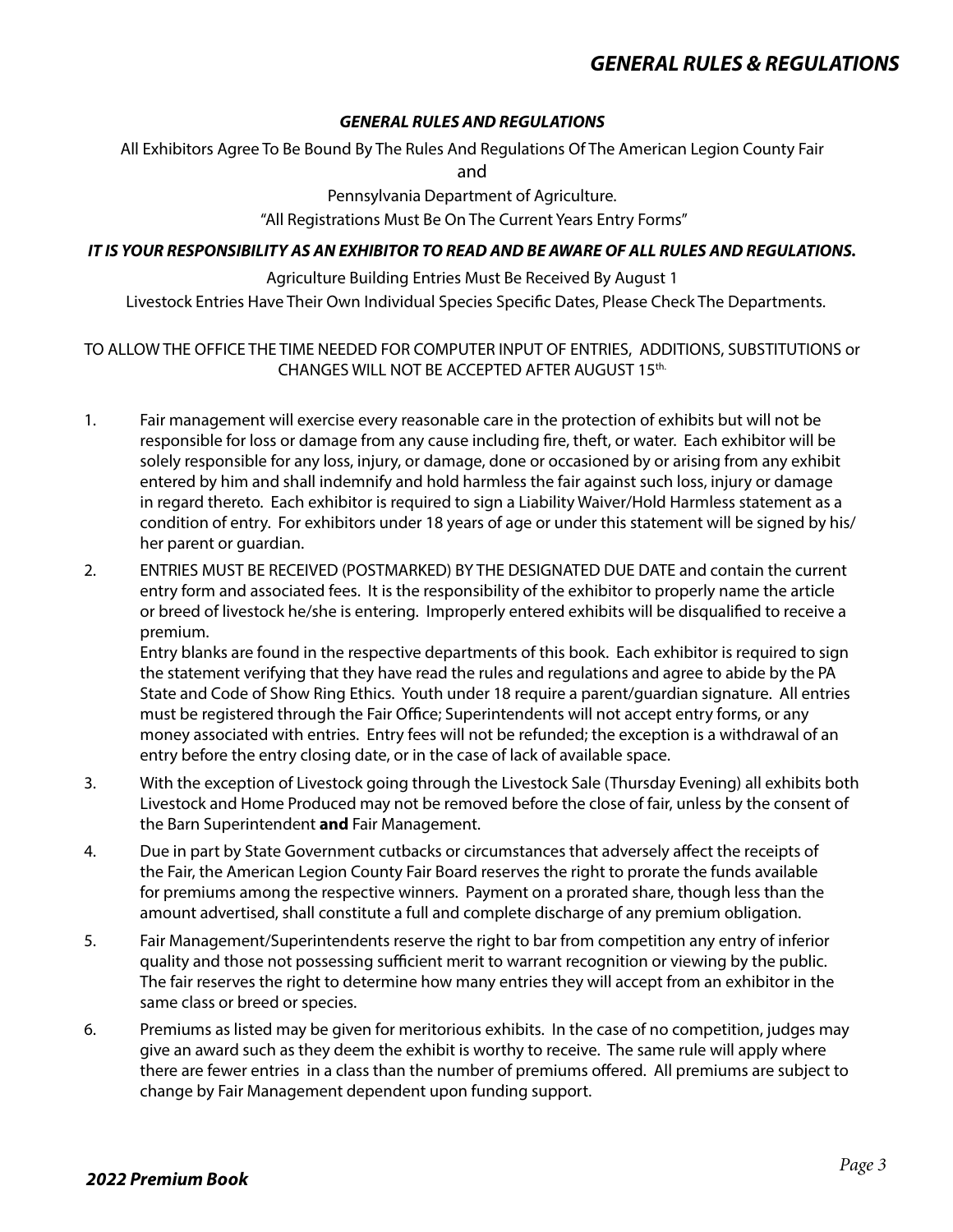- 7. The decision of the judge shall be final in all cases, except where mistakes, fraud, misrepresentation, or collusion – not discovered at the time of the award – is proved. In such cases, the Superintendent, Show Manager, Fair Secretary, and Show Stewards may make the decision. The case may be appealed to the Fair management from whose decision there can be no appeal. All protests regarding the judging must be made in writing and must plainly state the cause of the complaint or appeal. Such protests must be filed at the Fair office within 24 hours of the occurrence.
- 8. Where award ribbons are stolen or destroyed, the exhibitor may receive a duplicate at the close of the Fair or show, which shall be supplied by the Fair free of charge.
- 9. Superintendents may enter exhibits in their own Departments, but neither they nor any other exhibitor may communicate with the judges during the time of determining the awards, except to answer questions posed by the judge.
- 10. Federal law requires that the Fair Board report all premium awards more than \$600. Premium checks for \$600 or more will not be awarded without a Social Security Number.
- 11. PETS ARE NOT PERMITTED ON THE FAIRGROUNDS OR AT THE CAMPING AREA. THE ONLY EXCEPTION WILL BE REGISTERED, CERTIFIED AND DOCUMENTED SERVICE ANIMALS.
- 12. ALCOHOLIC BEVERAGES ARE NOT PERMITTED IN THE BARNS, EXHIBIT BUILDINGS, OR ON THE MIDWAY. Violators will be subject to dismissal from the grounds and any premiums earned will be forfeited.
- 13. All exhibit halls and barns are smoke free. Violators will be escorted out of the building.
- 14. Fair Management reserves the right to amend or add to these guidelines.

#### *VEHICLES/TRAILERS RULES*

- 1. Trucks/Trailers unloading livestock on Saturday are to use the West Gate (livestock side) and may unload on either side of the respective barns – exiting out the East Gate to the trailer parking area. Those unloading on Sunday must enter from the West Gate side of the grounds and exit through the West Gate. Exceptions must be cleared through the Species-Specific Livestock Superintendent. To avoid congestion, drivers are to move trailers outside of the grounds as soon as the animals/tack are unloaded.
	- Horse trailers are to be kept outside the West Gate and horses are to be walked in to the designated barns.
	- Safety is of utmost importance; therefore, all drivers will adhere to the speed limit (15 mph) and will take all precautions to move safely throughout the grounds. Violators will be asked to remove their animals and will not participate in the current fair, and risk participation in future years.
	- Livestock Trucks and Trailers must park against the fence on the left side of the road outside of the Livestock Gate and use the back road when going to and from the barns/arena.
- 2. LIVESTOCK EXHIBITOR VEHICLE STICKERS must be completely attached to the drivers side front window so that can be seen by the gate guards prior to entering the Fairgrounds. Vehicles will be allowed to enter the grounds to unload feed and supplies and must return to the parking area outside the grounds. Those violating this rule will be subject to having their vehicle towed and will lose sticker privileges in the future. Barn Superintendent vehicles may remain on grounds, but must be parked to avoid congestion around barns
- 3. MOTORIZED VEHICLES for use on the fairgrounds, must be authorized by fair management and registered at the fair office. Drivers abusing this privilege or driving at excessive speeds will lose their privilege and be banned from using such vehicles in the future.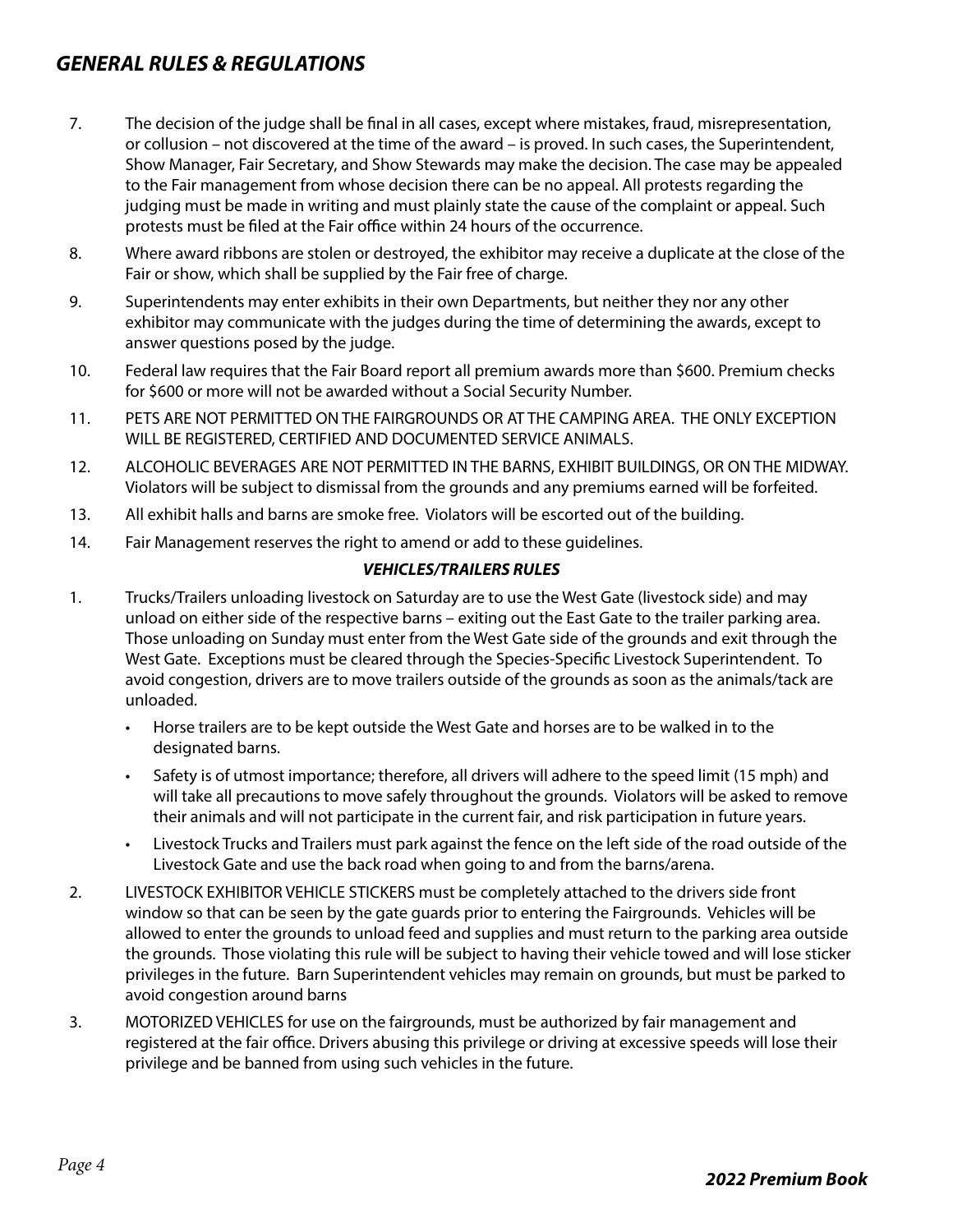#### *CAMPER RULES*

- 1. All Campers/tents must be registered by, August 1, with the appropriate registration form and fee.
- **2. Camper drop is Saturday, August 28, and Sunday August 29, 2021** only unless other arrangements have been made with the Camper Superintendent.
- 3. Due to electrical consumption campers are not permitted to run air conditioning.
- 4. All camper/tent placement will be arranged by the Camper Superintendent, Tim Mullen.
- **5. All vehicles must be parked in the parking area outside of the gate not at the camper.**
- 6. Children under the age of 18 must be under the direct supervision of a parent or guardian.
- 7. Failure to comply with the general camper rules will result in dismissal of you and your camper from the grounds and forfeiture of any premiums.

#### *LIVESTOCK GENERAL RULES*

- 1. With the exception of Livestock going through the Livestock Sale (Thursday Evening) all exhibits both Livestock and Home Produced may not be removed before the close of fair, unless by the consent of the Barn Superintendent **and** Fair Management. Early removal of Livestock requires that Livestock be walked to their designated trailer exiting out the West Gate.
- **2. it will be the responsibility of the exhibitor, to care for the animal that was brought in for exhibition and sold at the Livestock Sale but not loaded out on sale night. Barn Superintendents will not be held responsible for the care of Sale animals remaining in their barns.**
- 3. Livestock Barns will be open and available for cleaning and decoration prior to the opening of the fair. Please check with the fair office for dates and times.
- 4. Exhibitors of Livestock are asked to decorate their quarters as tastefully as possible and keep the space neat and attractive. Once entered, exhibitors are responsible for the management of their exhibits. Animals are to be kept clean, properly bedded, fed and watered, and aisles must be kept clean. Bedding will not be furnished.
- 5. Barn Awards: Inspections will be made unannounced daily. Awards cannot be paid without a name. Please have your name on your stall. Exhibitors must keep their display up until the close of fair on Saturday. Each barn is eligible for Good Housekeeping and Stall Decoration awards.

#### **GOOD HOUSEKEEPING AWARD POINTS FOR ALL DEPARTMENTS**

Cleanliness of Animals 15 Cleanliness of Bedding 15 Entry Card/Ribbons properly displayed 20 Keeping Hay/Feed Presentable 10 Keeping All equipment sanitary and neat 10 Keeping Aisles clean 15 Courtesy to exhibitors/public 15 Total Points 100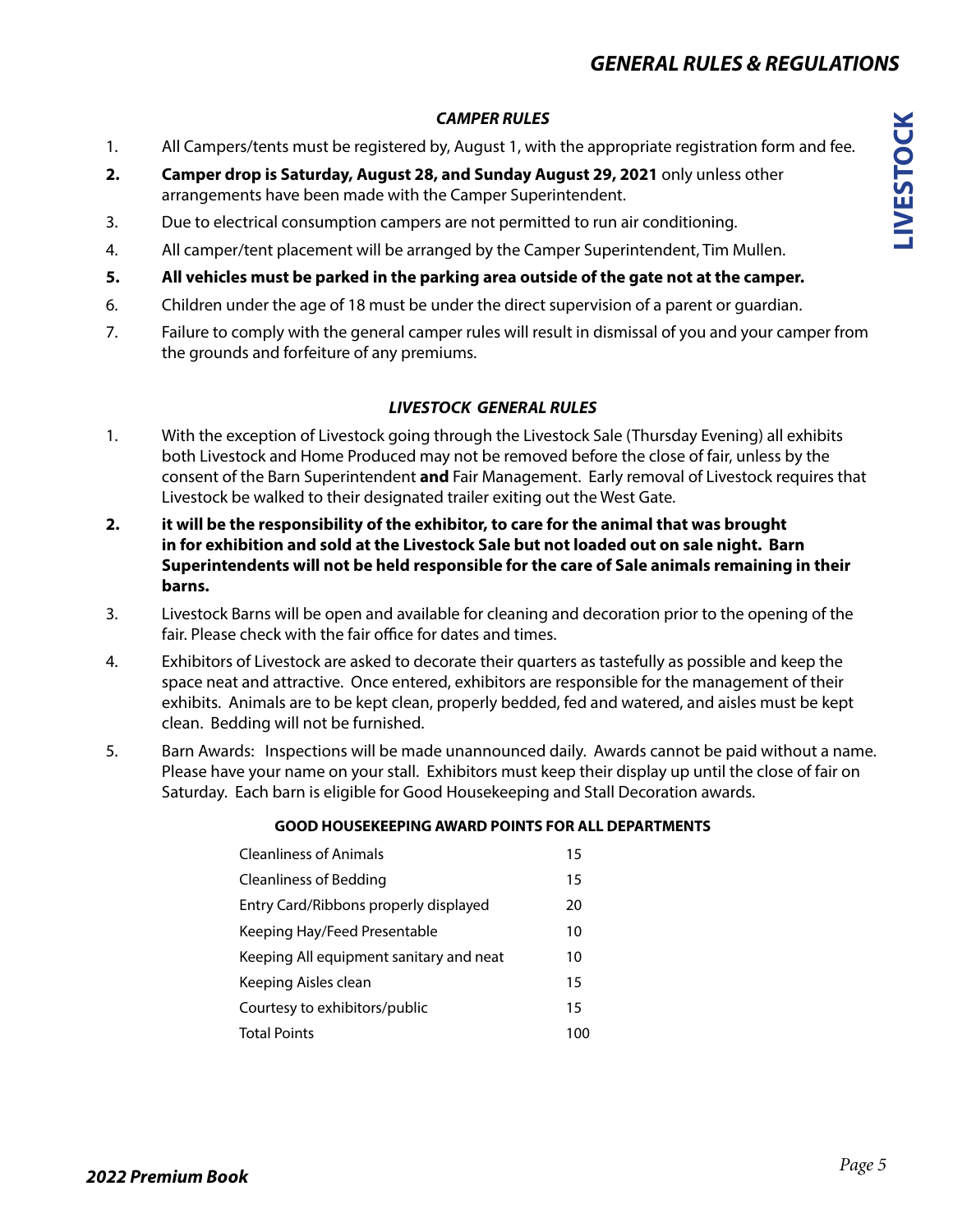- 6. All Health papers and Livestock will be checked and rules will be enforced.
	- 7. All animals will be checked by barn superintendents, upon entering the barn and exhibitor must provide the appropriate health papers. Any questionable health concerns or paperwork will be further examined by the veterinarian appointed by the fair board, who will be called in at the expense of the exhibitor. It will be the right of the Species-Specific Livestock Superintendent and/or the Veterinarian to order the pre-emptory removal of the animal/s in questions.
	- 8. All animals will be weighed directly off the truck/trailer at their individual species assigned times. Identification will be verified upon arrival at the fair. Animals will then be permitted in the barn to be placed in their designated pen. Every effort will be made to get the animals off the trucks/trailers in a swift manner, however, please be prepared to keep your animals comfortable if warm weather is a factor.
	- 9. Exhibitors will receive their Lanyards once exhibits have been placed. Lanyards may be picked up in the tent in front of the sheep barn between 10 am and 2 pm during check in (the Saturday before Fair). Exhibitors must have their identification when entering the grounds, and while on grounds, the exception being when you are working with /showing animals where the tag could cause a hazardous situation.
	- 10. There will be no altering of pens or stalls, unless authorized by the barn superintendent, who will contact the appropriate maintenance person to take care of your needs.
	- 11. To avoid fire hazards, electric shock to animals, or power outages the Fair Management asks that exhibitors execute caution when placing electrical cords, fans, extension cords, etc.
	- 12. Manure must be dumped in the designated Pit Areas Only. Do not dump trash (bags/cans/bottles) in the pits-use the trash cans throughout the grounds.
	- 13. No person other than those holding animals being exhibited will be allowed in the show ring during the time of judging, except the judge, show stewards and any accredited media.
	- 14. False representation, or un-sportsmen like conduct on the part of the exhibitor, will be dealt with by the Barn Superintendent. All protests must be in writing and must plainly state the cause of the complaint or the appeal. It will then be delivered to fair management within six (6) hours after the occasion. If animal age is brought into question the protest must be filed on the day prior to the one on which the animals are to be judged.
	- 15. Livestock and horses are not permitted down the Midway. Violators will be escorted out and any premiums will be forfeited.
	- 16. Livestock barns will be closed to the public at 10:00 pm. Exhibitors may have access to their animals after barn closing but are expected to clear it with the barn superintendent, to avoid any misconduct or accusations of such. Anyone found to be abusing this privilege and/or involved in any misconduct within the livestock barns will forfeit all premiums, be banned from exhibiting in the future. If necessary local law enforcement will be contacted.
	- 17. VCPR Form –EVERY EXHIBITOR MUST SIGN the Vet-Client-Patient-Relationship statement on the livestock entry form. This must be completed at the time of entry.

### *PA STATE & NATIONAL CODE OF SHOW RING ETHICS*

Exhibitors of animals at livestock shows shall always deport themselves with honesty and good sportsmanship. Their conduct in this competitive environment shall always reflect the highest standards of honor and dignity to promote the advancement of agricultural education. This code applies to junior as well as open class exhibitors who compete in structured classes of competition. This code applies to all livestock offered in any event at a livestock show. In addition to the "IAFE National Code of Show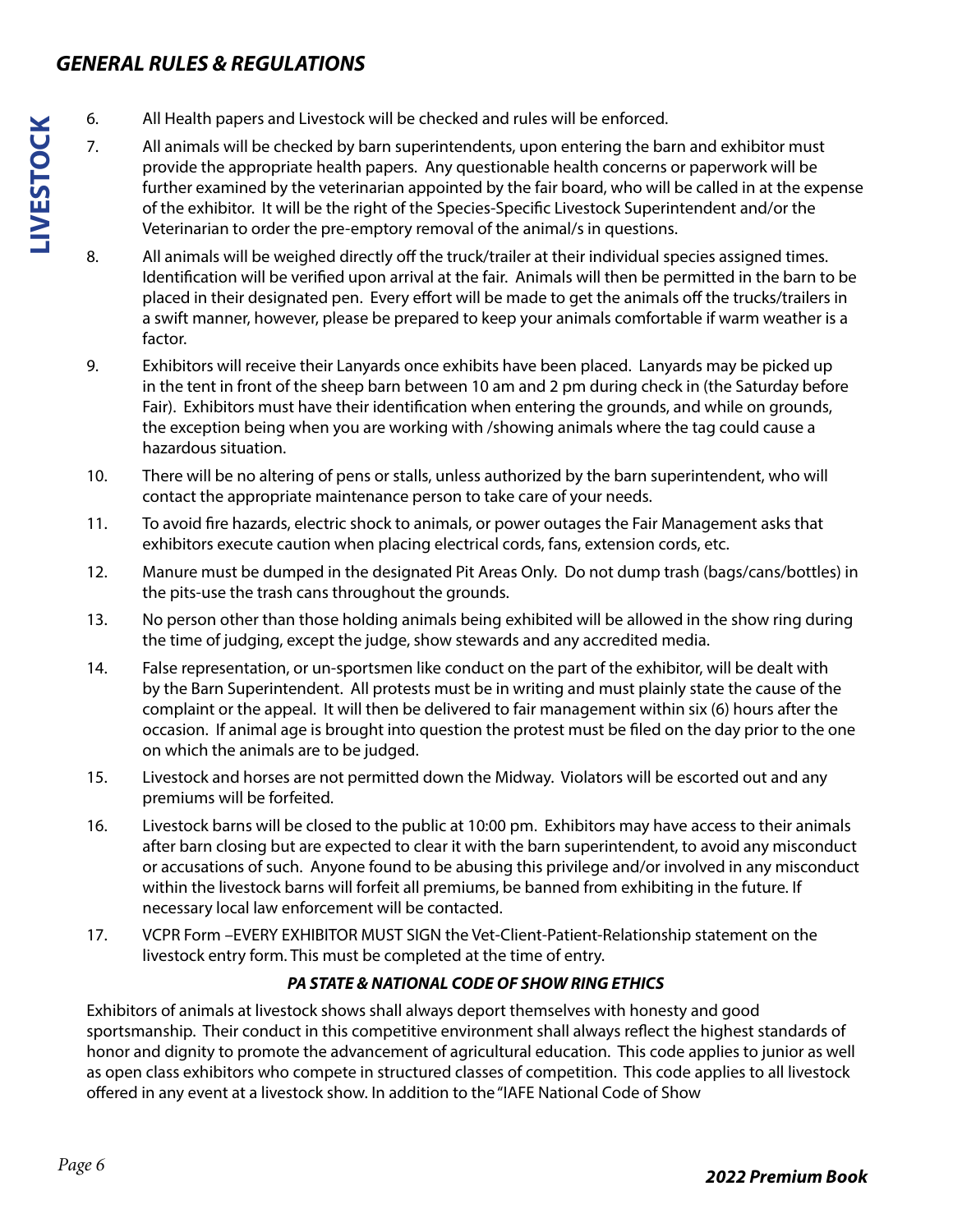Ring Ethics," fairs and livestock shows may have rules and regulations which they impose on the local, county, state, provincial & national levels.

All youth leaders working with junior exhibitors are under an affirmative responsibility to do more than avoid improper conduct or questionable acts. Their moral values must be so certain and positive that those younger and more pliable will be influenced by their fine example. Owners, exhibitors, fitters, trainers and absolutely responsible persons who violate the code of ethics will forfeit premiums, awards and auction proceeds and shall be prohibited from future exhibition in accordance with the rules adopted by the respective fairs and livestock shows. Exhibitors who violate this code of ethics demean the integrity of all livestock exhibitors and should be prohibited from competition at all livestock shows in the United States and Canada.

The following is a list of guidelines for all exhibitors and all livestock in competitive events:

- 1. All exhibitors must present, upon request of fair and livestock show officials, proof of ownership, length of ownership and age of all animals entered. Misrepresentation of ownership, age, or any facts relating thereto is prohibited.
- 2. Owners, exhibitors, fitters, trainers or absolutely responsible persons shall provide animal health certificates from licensed veterinarians upon request by fair or livestock show officials.
- 3. Junior exhibitors are expected to care for and groom their animals while at fairs or livestock shows.
- 4. Animals shall be presented to show events where they will enter the food chain free of drugs. The act of entering an animal in a livestock show is the giving of consent by the owner, exhibitor, fitter, trainer and/or absolutely responsible person for show management to obtain any specimens of urine, saliva, blood, or other substances from the animal to be used in testing. Animals not entered in an event which culminates with the animal entering the food chain shall not be administered drugs other than in accordance with applicable federal, state and provincial statutes, regulations and rules. Livestock shall not be exhibited if the drugs administered in accordance with federal, state and provincial statutes, regulations and rules affect the animal's performance or appearance at the event.

If the laboratory report on the chemical analysis of saliva, urine, blood, or other sample taken from livestock indicates the presence of forbidden drugs or medication, this shall be prima facie evidence such substance has been administered to the animal either internally or externally. It is presumed that the sample of urine, saliva, blood, or other substance tested by the approved laboratory to which it is sent is the one taken from the animal in question, its integrity is preserved and all procedures of said collection and preservation, transfer to the laboratory and analysis of the sample are correct and accurate and the report received from the laboratory pertains to the sample taken from the animal in question and correctly reflects the condition of the animal at the time the sample was taken, with the burden on the owner, exhibitor, fitter, trainer, or absolutely responsible person to prove otherwise at any hearing in regard to the matter conducted by the fair or livestock show. At any time after an animal arrives on the fair or livestock show premises, all treatments involving the use of drugs and/or medications shall be administered by a licensed vet.

- 5. Any surgical procedure or injection of any foreign substance or drug or the external application of any substance (irritant, counterirritant, or similar substance) which could affect the animal's performance or alter its natural contour, confirmation, or appearance, except external applications of substances to the hoofs or horns of animals which affect appearance only and except for surgical procedures performed by a duly licensed veterinarian for the sole purpose of protecting the health of the animal, is prohibited.
- 6. The use of showing and/or handling practices or devices such as striking animals to cause swelling, using electrical contrivance, or other similar practices are not acceptable and are prohibited.